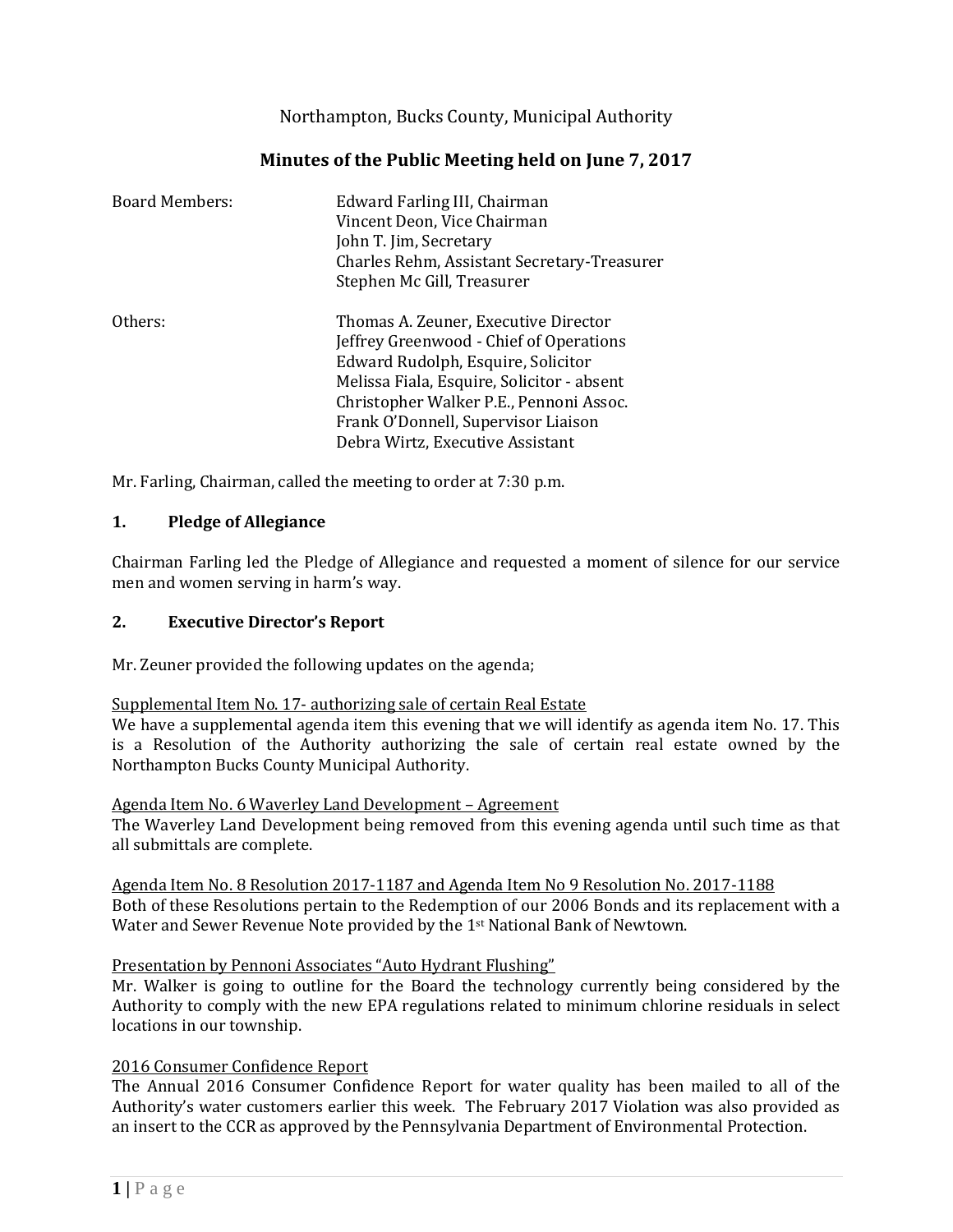# PFOAs and PFOS's – latest detection levels / quarterly results 2017

The highest combined reading we have in our last series of test was 28 ppt combined with a health advisory level of 70 ppt as established by the Environmental Protection Agency. This quarterly cycle did not have reading from numerous productions wells as they were off-line due to our conversion from chlorine to Sodium Hypochlorite. Those results will be posted on our web-site and provided to Northampton Township, and regulatory agencies.

# **3. Citizens' Concerns**

Rich Tucker Woodland Dr. had questions and concerns regarding the rate increase, infrastructure, floating bonds, and the Authority moving. Mr. Zeuner provided answers to his questions.

A resident had questions regarding sewer cleanouts.

# **4. Approval of the Minutes of May 3, 2017**

A motion (Deon-McGill) made to approve the Minutes of May 3, 2017 passed with 5 ayes**.**

# **5. Check Requisitions / Accounts Payable**

A motion (Rehm-Jim) adopting the following resolutions passed with 5 ayes

**Revenue Fund Requisition No. 2111** dated May 17, 2017 in the amount of \$247,350.19 **Revenue Fund Requisition No. 2112** dated May 31, 2017 in the amount of \$1,503,942.37 **Revenue Fund Requisition No. 2113** dated June 7, 2017 in the amount of \$146,301.12 **BRI Fund Requisition No. 572** dated May 31, 2017 in the amount of \$17,442.51 **BRI Fund Requisition No. 573** dated May 31, 2017 in the amount of \$25,729.34 **BRI Fund Requisition No. 574** dated June 7, 2017 in the amount of \$58,878.10

The major items paid under **Requisition No. 2111** are as follows: ABJ Sprinkler Co. Inc. - \$1,100.00; All Season Lawn - \$1,588.00; AquaPro - \$1,256.00; Ebert Engineering Inc. - \$1,799.12; Exeter Supply Co. - \$1,728.00; Herbert, Rowland & Grubic, Inc. - \$3,600.00; Line Systems Inc. - \$1,220.01; Link Computer Corp. - \$3,446.05; Manko, Gold, Katcher & Fox LLP - \$36,665.68; Maxsolar Energy LLC - \$1,520.89; PECO - \$3,996.63; Pennoni Assoc. - \$59,965.90; Philadelphia Business Forms - \$1,247.22; Teamsters Health and Welfare Fund - \$18,639.72; US Postal Service - \$5,000.00; Warminster Municipal Authority - \$22,917.43 and \$75,000.00 for payroll.

The major items paid under **Requisition No. 2112** are as follows: All Seasons Lawn & Land - \$1,588.00; AquaPro - \$1,090.00; BCWSA – Sewer - \$667,016.48; BCWSA – water - \$167,060.16; First National Bank of Newtown - \$421,597.87; Guardian - \$3,834.20; Independence Blue Cross - \$10,044.47; Karl Hops Inc. - \$1,185.92; PECO - \$12,581.71; Sigma Controls - \$1,337.42; Univar USA Inc. - \$1,058.40; BCWSA disputed \$134,849.42; and a \$75,000.00 transfer for payroll.

The major items paid under **Requisition No. 2113** are as follows: Analytical Laboratories - \$2,364.00; BCWSA – Tap - \$2,300.00; HD Waterworks Supply - \$1,788.30; PECO - \$2,718.82; Rudolph Clarke LLC - \$34,432.03; Teamsters Health and Welfare Fund - \$18,639.72; US Postal Service - \$5,000.00; and a \$75,000.00 transfer for payroll.

# **6. Waverly Land Development**

Removed from agenda.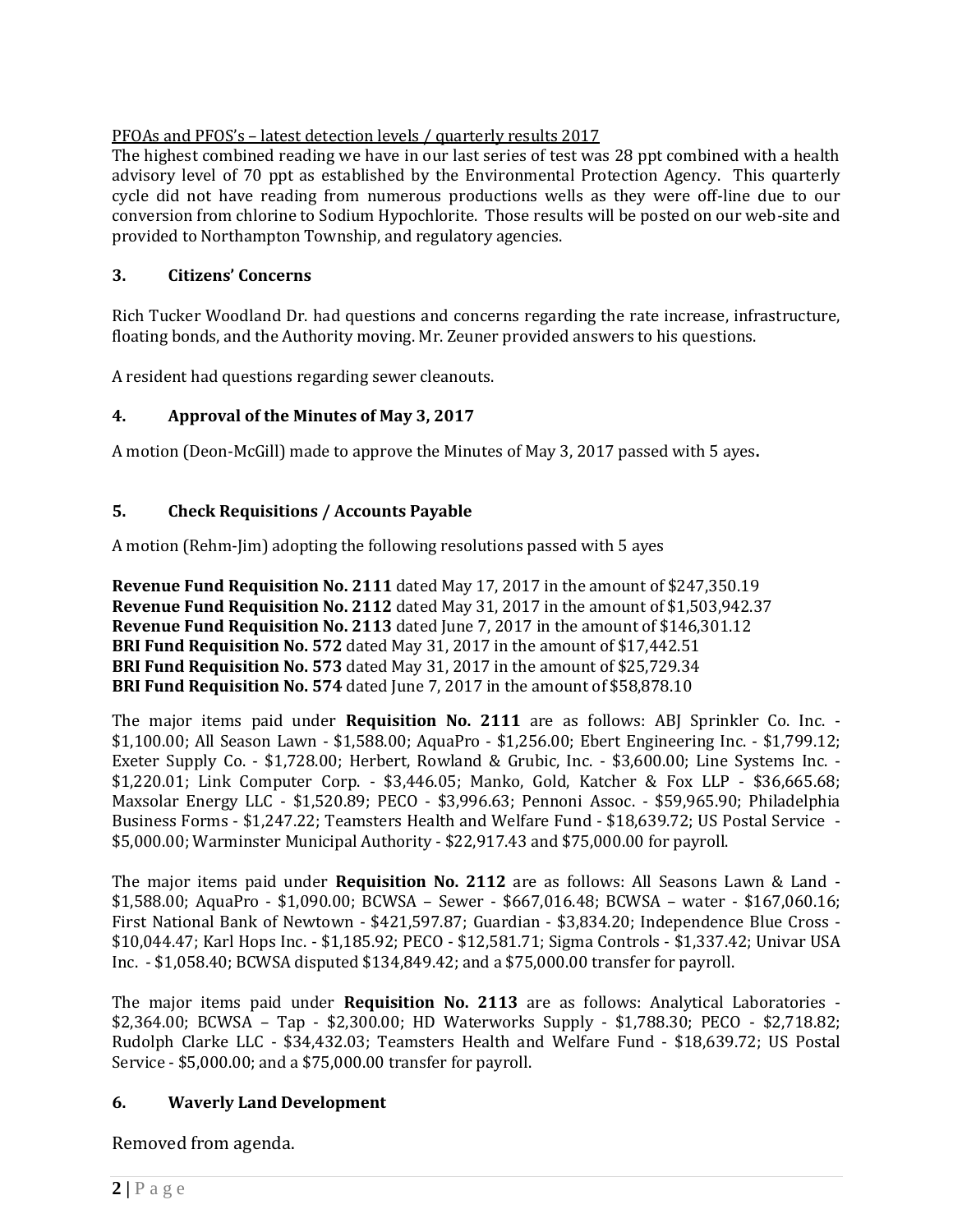### **7. Purchase of 90" Bobcat Mower**

A motion (Rehm-McGill) made to approve the purchase of one 90" mower from Bobcat of Philadelphia Hatboro in accordance with their quote dated May 5, 2017 for a total purchase price of \$5,032.40 passed with 5 ayes

### **8. Resolution 2017-1187 Water and Sewer Revenue Note**

A motion (Deon-Rehm) made

### **RESOLUTION No. 2017-1187**

**June 7, 2017**

### **NORTHAMPTON, BUCKS COUNTY, MUNICIPAL AUTHORITY BUCKS COUNTY, PENNSYLVANIA**

A RESOLUTION AUTHORIZING THE ISSUANCE BY THE NORTHAMPTON, BUCKS COUNTY, MUNICIPAL AUTHORITY (THE "AUTHORITY") OF ITS WATER AND SEWER REVENUE NOTE (THE "NOTE") IN THE PRINCIPAL AMOUNT OF SEVEN MILLION ONE HUNDRED FIFTEEN THOUSAND DOLLARS (\$7,115,000); ACCEPTING A PROPOSAL FOR THE PURCHASE OF THE NOTE; AUTHORIZING THE PROPER OFFICERS OF THE AUTHORITY EXECUTE AND DELIVER THE NOTE AND OTHER LOAN DOCUMENTS REQUIRED IN CONNECTION THEREWITH; APPROVING, RATIFYING AND CONFIRMING THE ACTION OF SUCH OFFICERS; MAKING COVENANTS, REPRESENTATIONS AND WARRANTIES AS TO CERTAIN TAX MATTERS; APPOINTING NOTE COUNSEL TO THE AUTHORITY; PROVIDING FOR THE EFFECTIVE DATE OF THE RESOLUTION; DECLARING THE EFFECTIVENESS OF THE BALANCE OF THE RESOLUTION UPON INVALIDITY OF ANY PROVISION, SECTION, SENTENCE, CLAUSE OR PART OF THIS RESOLUTION; AND REPEALING INCONSISTENT PROVISIONS.

WHEREAS, the Northampton, Bucks County, Municipal Authority, Bucks County, Pennsylvania (the "Authority"), is a municipal authority incorporated under the laws of the Commonwealth of Pennsylvania for the purposes set forth in the Municipalities Authorities Act, 53 Pa.C.S. §§5601 *et seq.* (the "Authorities Act"); and

WHEREAS, the Authority has determined to undertake a project (the "2017 Project") consisting of the financing of the refunding of a portion of its currently outstanding Water and Sewer Revenue Bonds, Series of 2006 (the "2006 Bonds");

WHEREAS, the proceeds of the 2006 Bonds were used (i) to fund the Authority's capital improvement program; (ii) to fund a bond reserve fund; and (iii) to pay certain expenses related to the issuance of the 2006 Bonds (the "2006 Project"); and

WHEREAS, the Authority has determined to finance the costs of the 2017 Project by incurring indebtedness and issuing its Water and Sewer Revenue Note (the "Note") in the principal amount of Seven Million One Hundred Fifteen Thousand Dollars (\$7,115,000) in accordance with the Authorities Act; and

WHEREAS, the Board of Directors of the Authority (the "Board") has received a proposal for the purchase of the Note and has determined to award the Note to First National Bank and Trust Co. of Newtown (the "Bank"), pursuant to the Bank's proposal to purchase the Note from the Authority on the terms and conditions set forth in Exhibit A attached hereto and incorporated herein; and

WHEREAS, the Authority desires by this resolution (the "Resolution") to authorize and approve all actions necessary and appropriate to facilitate the issuance and sale to the Bank of the Note and the execution and delivery of a Loan and Security Agreement (the "Loan Agreement") and such other related documents as are necessary to complete the 2017 Project (all such documents collectively, the "Loan Documents"), all in accordance with the Authorities Act and other applicable law; and

NOW, THEREFORE, BE IT RESOLVED, by the Board of Directors of the Authority that:

SECTION 1. Authorization and Issuance of Note and Approval of 2017 Project. The Authority hereby approves the 2017 Project and authorizes the incurring of indebtedness pursuant to the Authorities Act by the issuance of the Note in the principal amount of SEVEN MILLION ONE THOUSAND FIFTEEN DOLLARS (\$7,115,00) for the purpose of providing funds for the 2017 Project. The Note is to be sold and delivered as hereinafter provided.

SECTION 2. Terms and Form of Note. The Note when issued shall be a revenue note and the terms and conditions of such Note and the form of such Note shall be as approved by the Authority and the Authority Solicitor, the execution and delivery thereof to constitute conclusive evidence of Authority approval and approval by the Authority Solicitor. The Authority agrees that it shall include in all future budgets to be adopted by the Authority during the term of the Note, an appropriation to pay from its revenues in each year, one hundred percent (100%) of the debt service due under the Note for such year and will duly pay or cause to be paid when due the principal of and interest when due under the Note.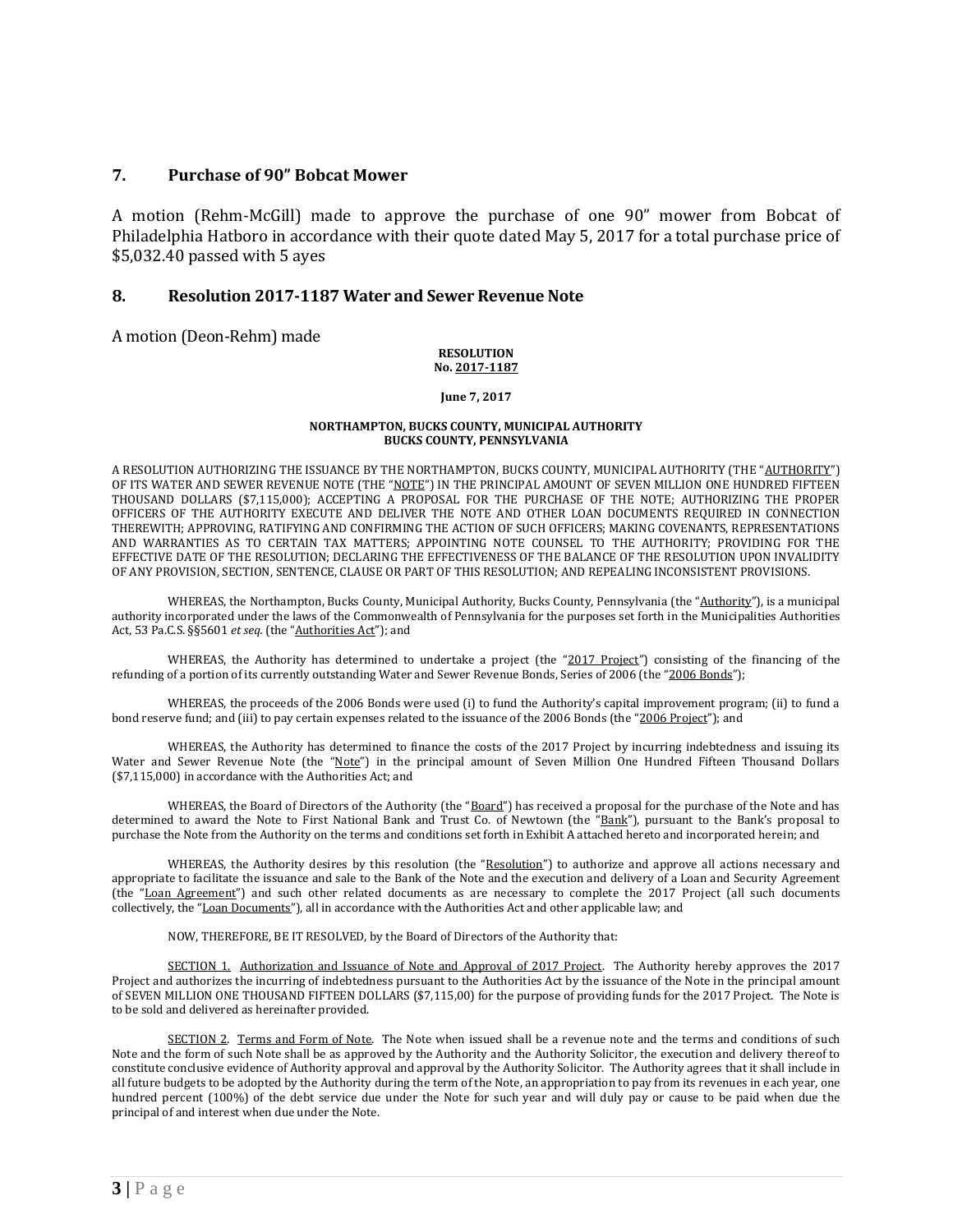SECTION 3. Execution, Authentication and Delivery of Note and Other Transaction Documents. The proper officers of the Authority are hereby authorized and directed to execute and deliver the Note to the Bank as purchaser upon receipt of required payment therefor and upon compliance with all of the conditions precedent to such delivery required by the Authorities Act, this Resolution and the Loan Documents. Furthermore, the proper officers of the Authority are hereby authorized and directed to execute and delivery the Loan Agreement and all other Loan Documents and to take such other action as may be necessary or appropriate in order to effectuate the issuance, sale and delivery of the Note and the consummation of the 2017 Project, all in accordance with the Resolution, the Authorities Act and the Loan Documents and all substantially in the forms of such documents as may be approved by the Authority and the Authority Solicitor, the execution and delivery thereof to constitute conclusive evidence of Authority approval of the Loan Documents (including, without limitation, all instruments and documents attached as exhibits thereto) and approval by the Authority Solicitor. The Note and the other Loan Documents shall be executed either by the Chairman or Vice Chairman of the Authority and shall have the corporate seal of the Authority affixed thereto and be duly attested by the Secretary or Assistant Secretary (or any acting Secretary or Assistant Secretary appointed for such purpose) of the Authority.

SECTION 4. Federal Tax Covenants. The Authority hereby covenants that it will at all times do and perform all actions and things within its power which are necessary or desirable in order to assure that interest paid on the Note will, for purposes of federal income taxation, be and remain excludable from the gross income of the recipients thereof and that it will refrain doing or performing any act or things that would cause such interest not to be so excludable and to otherwise comply with the requirements of Sections 103 and 141 through 150 of the Internal Revenue Code of 1986, as amended (the "Code"). The Authority further covenants that it will make no investment or other use of the proceeds of the Note, which, if such investment or use had been reasonably expected on the date of issuance of the Note, would cause the Note to be "arbitrage bond" within the meaning of Section 148 of the Code, and the regulations applicable thereto and that this covenant shall extend throughout the term of the Note and shall apply to all amount which are proceeds of the Note for purposes of said section and regulations. Neither the Treasurer nor any other official or agent of the Authority shall make any investment inconsistent with the foregoing covenant. The Treasurer and all other Authority officials responsible for investment shall follow the advice or direction of note counsel for the Authority ("Note Counsel") as to investments, which may be made in compliance with this covenant. The appropriate officers of the Authority are hereby authorized to execute a tax compliance agreement (the "Tax Compliance Agreement") to carry out the foregoing covenants. The Tax Compliance Agreement shall be in the form acceptable to the Authority's Note Counsel, with such changes as may be approved by the officer executing the Tax Compliance Agreement, upon the advice of Note Counsel, such approval to be conclusively evidenced by such officer's execution of the Tax Compliance Agreement. There shall be established a "bond rebate fund," which shall be held and maintained by the Authority in accordance with the Tax Compliance Agreement, separate and apart from other funds of the Authority. The foregoing tax covenants may be excused or modified if, and to the extent that, the Authority receives an opinion of nationally recognized Note Counsel that such absence of compliance will not adversely affect the exemption from federal income taxation of interest on the Note.

SECTION 5. Qualified Tax-Exempt Obligations. In accordance with the Code, the Authority hereby represents and warrants, after due investigation and to the best of its knowledge, that: (i) the Note is not a "private activity bond" within the meaning of Section 141 of the Code, and (ii) the aggregate face amount of "qualified tax-exempt obligations" within the meaning of Section 265(b)(3)(B) of the Code (which includes qualified 501(c)(3) bonds but not any other private activity bond) issued or to be issued by the Authority (and all other issuers which must be aggregated with the Authority pursuant to the Code), including the Note, but excluding current refunding obligations not required to be taken into account for purposes of that Section of the Code and further excluding those bonds "deemed designated" under the Code, (a) is not reasonably expected to exceed \$10,000,000 during the 2017 calendar year. The Authority hereby designates the Note as a "qualified tax-exempt obligation" within the meaning of Section 265(b)(3)(B) of the Code. The Authority hereby authorizes the proper officers of the Authority to execute a certificate to the effect at the time of the issuance of the Note.

SECTION 6. Appointment of Note Counsel. In connection with the issuance of the Note, the Authority hereby appoints the firm of Obermayer Rebmann Maxwell & Hippel LLP as Note Counsel.

SECTION 7. Further Actions. The Chairman or Vice Chairman and Secretary or Assistant Secretary (or any Acting Secretary or Assistant Secretary appointed for such purpose), or any duly appointed successors, as the case may be, in the name of and on behalf of the Authority are hereby authorized to execute any agreements, instruments or documents and to do or cause to be done any and all acts and things deemed necessary or appropriate for the carrying out of the purposes of this Resolution and to comply with the Authorities Act and the Loan Documents.

SECTION 8. Ratification. The Authority approves, ratifies and confirms all actions heretofore taken by officers of the Authority in connection with the undertakings herein contemplated.

SECTION 9. Severability. In the event any provision, section, sentence, clause or part of this Resolution shall be held to be invalid, such invalidity shall not affect or impair any remaining provision, section, sentence, clause or part of this Resolution, it being the intent of the Authority that such remainder shall be and shall remain in full force and effect.

- SECTION 10. Repealer. All prior resolutions or parts thereof inconsistent herewith are hereby repealed.
- SECTION 11. Effective Date. This Resolution shall take effect on the earliest date permitted by the Authorities Act.

passed with 5 ayes.

### **9. Resolution No. 2017-1188 Redemption of 2006 Bonds**

A motion (Deon-Mc Gill) made to approve Resolution 2017-1188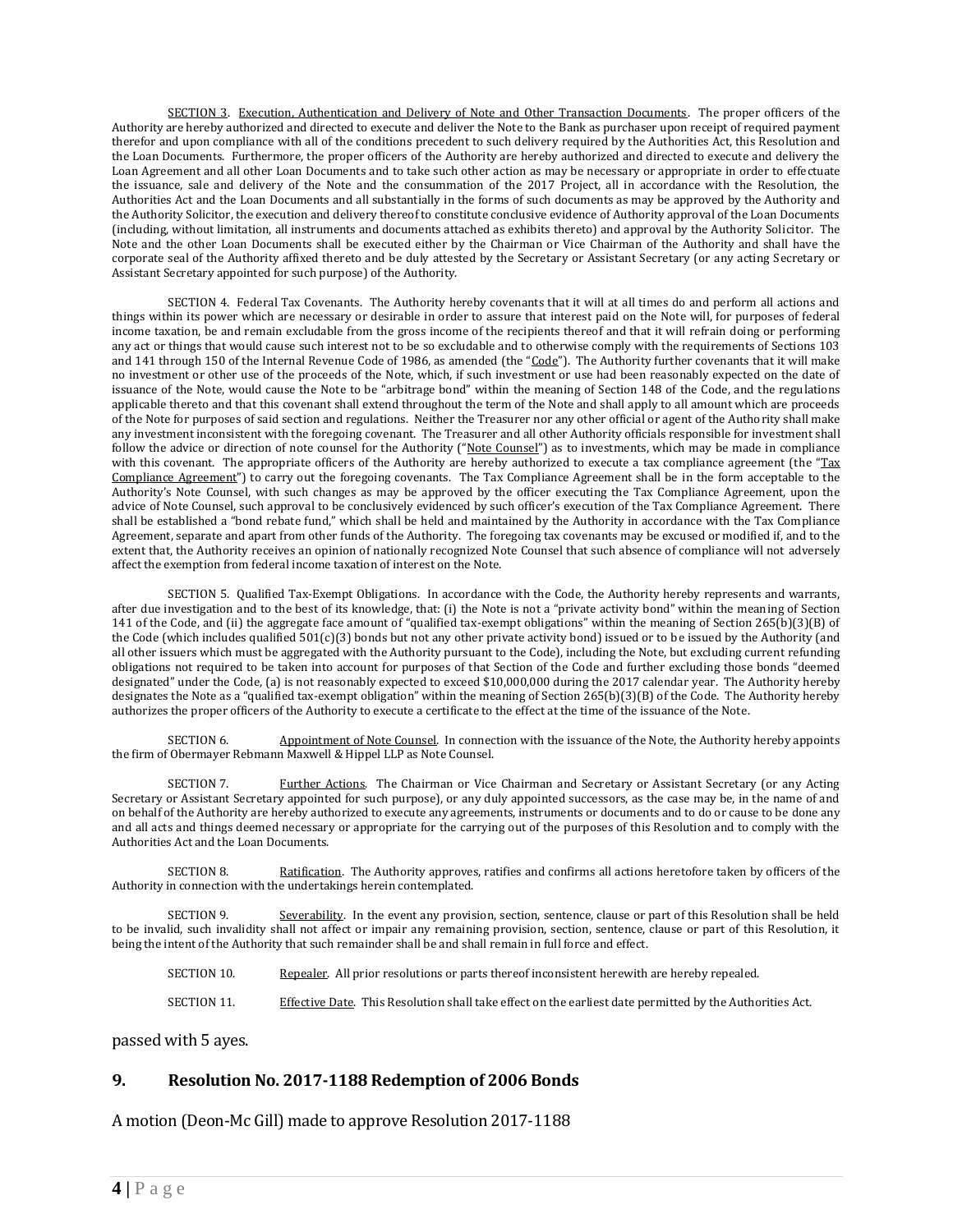#### **RESOLUTION**

#### **No. 2017-1188**

#### **June 7, 2017**

### **NORTHAMPTON, BUCKS COUNTY, MUNICIPAL AUTHORITY BUCKS COUNTY, PENNSYLVANIA**

A RESOLUTION AUTHORIZING THE CONDITIONAL REDEMPTION BY THE NORTHAMPTON, BUCKS COUNTY, MUNICIPAL AUTHORITY OF ITS CURRENTLY OUTSTANDING WATER AND SEWER REVENUE BONDS, SERIES OF 2006; AUTHORIZING THE PROPER OFFICERS OF THE AUTHORITY TO EXECUTE AND DELIVER CERTAIN DOCUMENTS REQUIRED IN CONNECTION THEREWITH; APPROVING, RATIFYING AND CONFIRMING THE ACTIONS OF SUCH OFFICERS; PROVIDING FOR THE EFFECTIVE DATE OF THE RESOLUTION; DECLARING THE EFFECTIVENESS OF THE BALANCE OF THE RESOLUTION UPON INVALIDITY OF ANY PROVISION, SECTION, SENTENCE, CLAUSE OR PART OF THIS RESOLUTION; AND REPEALING INCONSISTENT PROVISIONS.

WHEREAS, the Northampton, Bucks County, Municipal Authority, Bucks County, Pennsylvania (the "Authority"), is a municipal authority incorporated under the laws of the Commonwealth of Pennsylvania for the purposes set forth in the Municipalities Authorities Act, 53 Pa.C.S. §§5601 *et seq.* (the "Authorities Act"); and

WHEREAS, the Authority has determined to refund all of its currently outstanding Water and Sewer Revenue Bonds, Series of 2006 (the "Refunded Bonds");

WHEREAS, the Authority's Water and Sewer Revenue Bonds, Series of 2006 (the "2006 Bonds") were issued pursuant to a Trust Indenture dated as of November 1, 1985, as amended and supplemented by a First Supplemental Indenture dated as of September 1, 1990 and by a Second Supplemental Indenture dated as of December 15, 2006 (collectively, the "Indenture") between the Authority and Manufacturers and Traders Trust Company, as trustee (the "Trustee")

WHEREAS, the proceeds of the 2006 Bonds were used (i) to fund the Authority's capital improvement program; (ii) to fund a bond reserve fund; and (iii) to pay certain expenses related to the issuance of the 2006 Bonds (the "2006 Project"); and

WHEREAS, the redemption of the Refunded Bonds will be funded with (i) the proceeds of the Authority's Water and Sewer Revenue Note, Series of 2017 (the "2017 Note") which the Authority intends to issue to First National Bank and Trust Company of Newtown (the "Bank") on or about July 10, 2017 pursuant to a proposal of the Bank to purchase the 2017 Note; and (ii) additional funds of the Authority being held by the Trustee pursuant to the Indenture; and

WHEREAS, the Authority desires by this resolution (the "Resolution") to authorize and approve all actions necessary and appropriate to facilitate the redemption of the Refunded Bonds in full, all in accordance with the Authorities Act, the Indenture and other applicable law; and

NOW, THEREFORE, BE IT RESOLVED, by the Board of Directors of the Authority that:

SECTION 1. Authorization and Approval of Redemption of the Refunded Bonds. The Authority hereby authorizes and approves the redemption of the Refunded Bonds as provided herein.

SECTION 2. Authorization of Refunding. Subject only to completion of delivery of, and settlement for, the 2017 Note, the Authority hereby authorizes and directs the irrevocable deposit in trust, in the Series of 2006 Sinking Fund (the "2006 Bonds Sinking Fund") established with the Trustee pursuant to the Indenture, the proceeds of the 2017 Note and other funds of the Authority in an amount which, together with investment earnings thereon, will be sufficient to effect the current refunding and redemption of the 2006 Refunded Bonds on July 10, 2017 (the "Refunded Bonds Redemption Date"). Upon receipt of such proceeds and until applied to the redemption and payment of the Refunded Bonds, the Trustee is authorized and directed to invest the same in accordance with the written instructions of the Authority. The Authority covenants and agrees that such investment shall at all times be in compliance with applicable law. On the Refunded Bonds Redemption Date, the Trustee is irrevocably authorized and directed to pay from the 2006 Bonds Sinking Fund the principal or redemption price of, and interest due on, the Refunded Bonds and to transfer any balance remaining in the 2006 Bonds Sinking Fund or any other funds held by the Trustee pursuant to the Indenture not required for such redemption and payment to the Authority. The Trustee, in the name, place and stead of the Authority, shall mail, with respect to the Refunded Bonds, a notice of redemption as required by the terms of the Refunded Bonds and the Indenture. Such mailing, and the form of notice of redemption as prescribed herein, is hereby approved. The Authority hereby agrees to provide for payment of the expenses of such mailings from moneys made available by the Authority and gives and grants the Trustee full authority to do and perform all and every act and thing whatsoever requisite and necessary to effectuate said purposes as the Authority might do on its own behalf, and hereby ratifies and confirms all that said agent shall do or cause to be done by virtue hereof.

SECTION 3. Further Actions. The Chairman or Vice Chairman and Secretary or Assistant Secretary (or any Acting Secretary or Assistant Secretary appointed for such purpose), or any duly appointed successors, as the case may be, in the name of and on behalf of the Authority are hereby authorized to execute any agreements, instruments or documents and to do or cause to be done any and all acts and things deemed necessary or appropriate for the carrying out of the purposes of this Resolution and to comply with the Authorities Act.

SECTION 4. Ratification. The Authority approves, ratifies and confirms all actions heretofore taken by officers of the Authority in connection with the undertakings herein contemplated.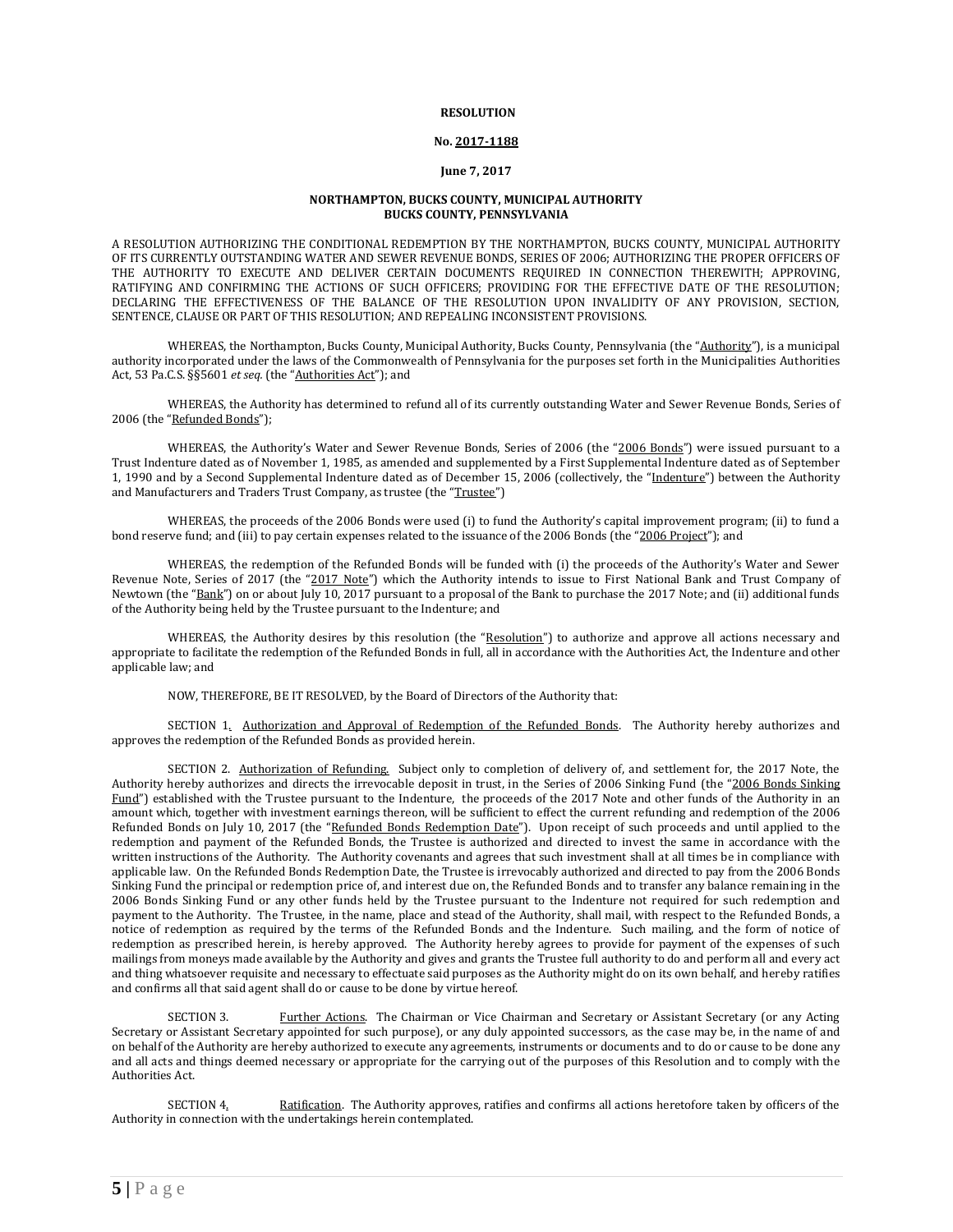SECTION 5. Severability. In the event any provision, section, sentence, clause or part of this Resolution shall be held to be invalid, such invalidity shall not affect or impair any remaining provision, section, sentence, clause or part of this Resolution, it being the intent of the Authority that such remainder shall be and shall remain in full force and effect.

- SECTION 6. Repealer. All prior resolutions or parts thereof inconsistent herewith are hereby repealed.
- SECTION 7. Effective Date. This Resolution shall take effect on the earliest date permitted by the Authorities Act.

passed with 5 ayes.

### **10. Renewal of Administrative Health Care Coverage**

A motion (Mc Gill-Jim) made to renew the annual administrative healthcare program with Independence Blue Cross under the same program as the 2016 policy year with an effective date of August 15, 2017, and fund the Health Savings Accounts with the administrative employees at the same level and formula as last year passed with 5 ayes.

### **11. Authorization of the Sale of Real Estate to Northampton Township**

A motion (Mc Gill-Jim) made that the Northampton, Bucks County, Municipal Authority approve the sale of NBCMA property to Northampton Township

### **RESOLUTION NO. 2017-1189**

#### **June 7, 2017**

#### **RESOLUTION OF THE NORTHAMPTON, BUCKS COUNTY, MUNICIPAL AUTHORITY AUTHORIZING THE SALE OF CERTAIN REAL ESTATE OWNED BY THE NORTHAMPTON, BUCKS COUNTY, MUNICIPAL AUTHORITY TO THE TOWNSHIP OF NORTHAMPTON**

**WHEREAS**, the Northampton, Bucks County, Municipal Authority, (the "Authority") is the owner of record of contiguous properties on the eastern side of Township Road, in Northampton Township, being Bucks County Tax Map Parcel No. 31-005-142-003 (the "Administration Building Property") and Bucks County Tax Map Parcel No. 31-015-142-007 (the "Well House Property") currently comprising 7.04 acres and 4.02 acres respectively; and

**WHEREAS**, it is the desire of the Township of Northampton (the "Township") to acquire, in fee, the Administration Building Property and certain contiguous portions of the Well House Property as indicated on the Lot Line Adjustment Plan prepared by Gilmore & Associates, Inc., dated June 7, 2017 (the "Plan"); and

**WHEREAS**, the aforementioned desired acquisition by the Township of Authority property would result in an adjustment in the areas, by lot line changes, of both of the subject properties as indicated on the Plan resulting in the Administration Building Property (the "Proposed Township Property") then comprising 3.60 acres, and the Well House Property then comprising 2.46 acres (the "Remaining Authority Property"); and

**WHEREAS**, the Authority and the Township desire that the acquisition as indicated hereinabove, occur at the fair market value consideration paid by the Township to the Authority in the sum of \$650,000.00 (the "Purchase Price"); and

**WHEREAS**, the Authority received an appraisal of the Administration Building Property from Indian Valley Appraisal Company dated August 17, 2015 indicating that the fair market value of the Administration Building Property was \$650,000.00, and it is acknowledged by the Authority and the Township that the added unimproved portion of the Well House Property intended to be merged into the current Administration Building Property, thereby forming the Proposed Township Property, and those certain stormwater easement to be located on the Remaining Authority Property, as indicated on the Plan, (the "Stormwater Easements") cause no diminishment of value or benefit to the Authority regarding its current and future use of the Remaining Authority Property or gain to the Authority.

**NOW, THEREFORE, BE IT RESOLVED**, that the Authority shall prepare an Agreement of Sale (the "Agreement") for the sale, conveyance and transfer of the Proposed Township Property from the Authority as seller/grantor to the Township as buyer/grantee subject to standard agreement terms and provisions of fee simple real estate transfers, with further provisions requiring appropriate lot line change approval, grant of Stormwater Easements as indicated above and on the Plan and payment of the Purchase Price, in full, at closing to occur on or before December 31, 2017, unless extended upon the mutual consent of the parties; and

**BE IT FURTHER RESOLVED** that the Executive Director and Solicitor prepare and present the Agreement to the Manager of the Township executed by the Chairman and Secretary of the Authority Board; and